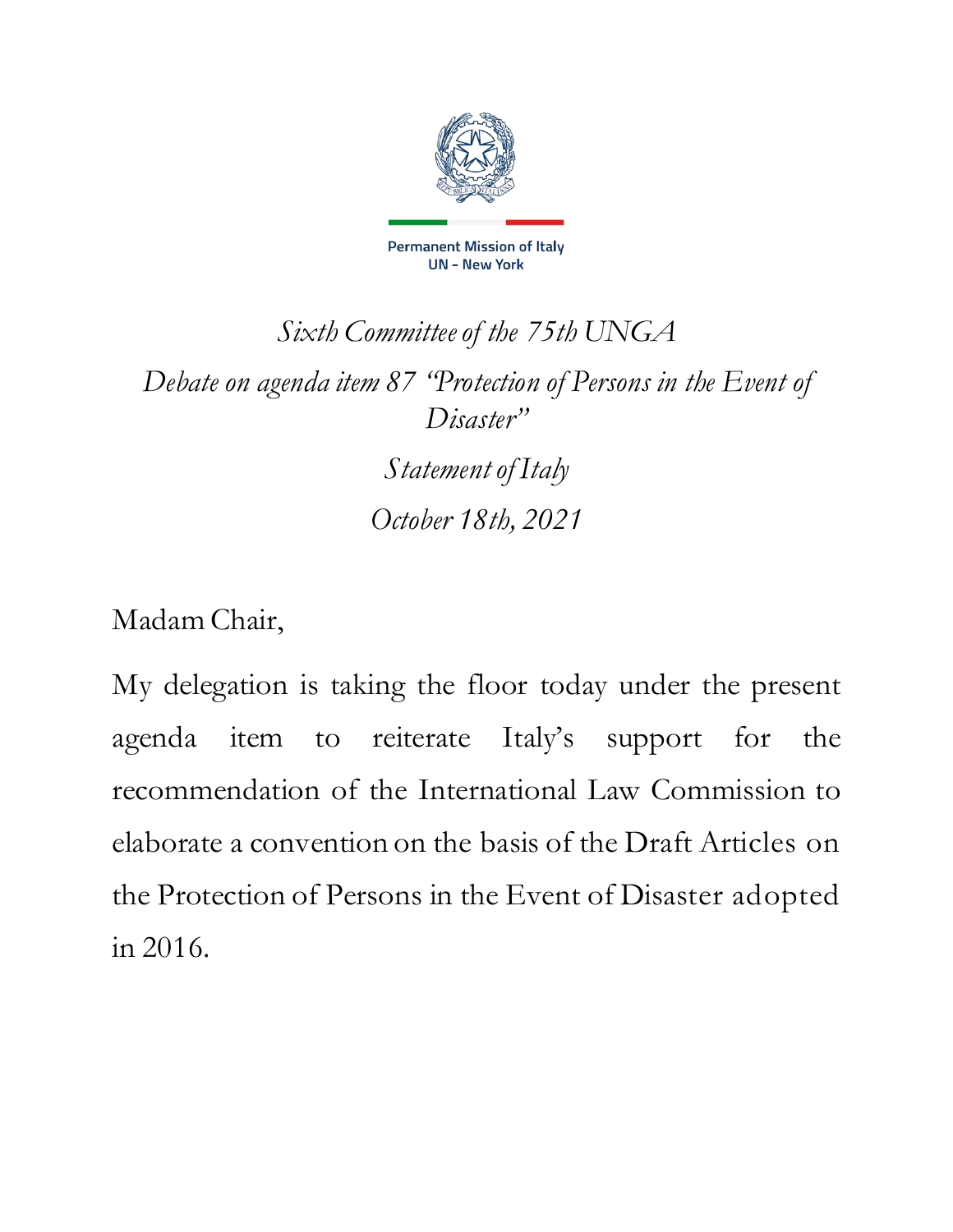At the same time, our delegation would like to refer to the statement we delivered in this committee in 2020 and to the written observations Italy submitted on the basis of resolution 73/209, in which several areas were identified where further legal refinement and clarification could be achieved in a State-driven process leading to the adoption of a convention.

## Madam Chair,

We would like to take this opportunity to make two points.

Five years have passed since the adoption by the ILC of the draft articles and its relevant recommendation.The issue of disasters – and their impacts on societies and populations – remains of paramount importance for the international community. This Committee recognized precisely that in 2018 when it noted "with concern the increasing number of disasters in the world, as well as their intensity and impact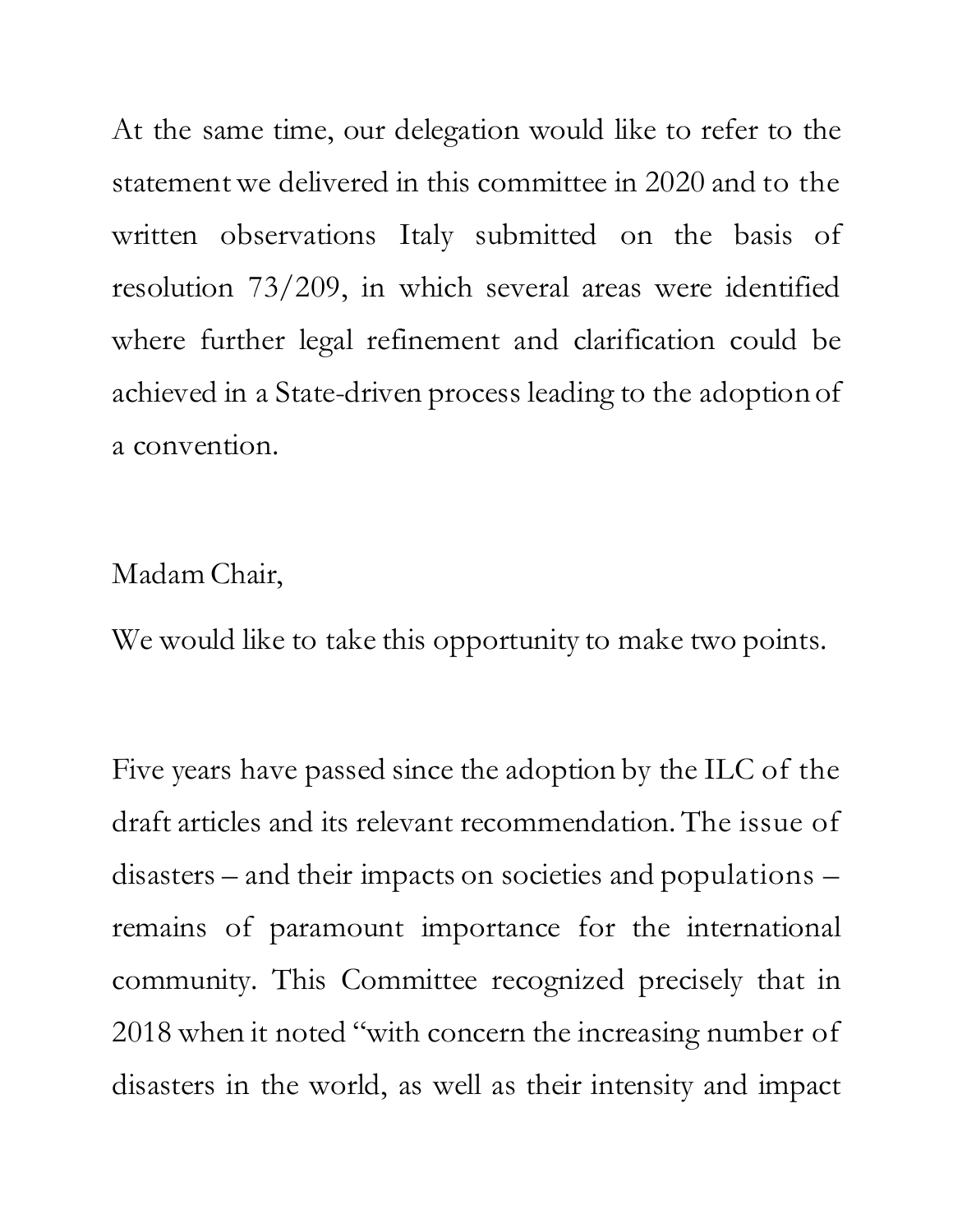on affected populations" and that "the subject of the protection of persons in the event of disasters is of major importance in the relations of States" (preambular paragraphs 3 and 5 of resolution 73/209).On the eve of the COP 26, which will meet in Glasgow in two weeks time, those statements must be read in the context of the present grave climate crisis and its dire consequences on societies. The latest report of the World Meteorological Organization on weather-related disasters published on 31 August this year has highlighted the vulnerability of populations and economies to climate change-related increasing disastrous events, including floods related to the phenomenon of sealevel rise. According to the WMO report, the number of weather disasters has increased by a factor of five over the 50-year period, driven especially by climate change and more extreme weather, climate and water events, with a daily average of \$202 million dollars in economic losses and 115 deaths. In terms of deaths these disasters disproportionally affect countries with less developed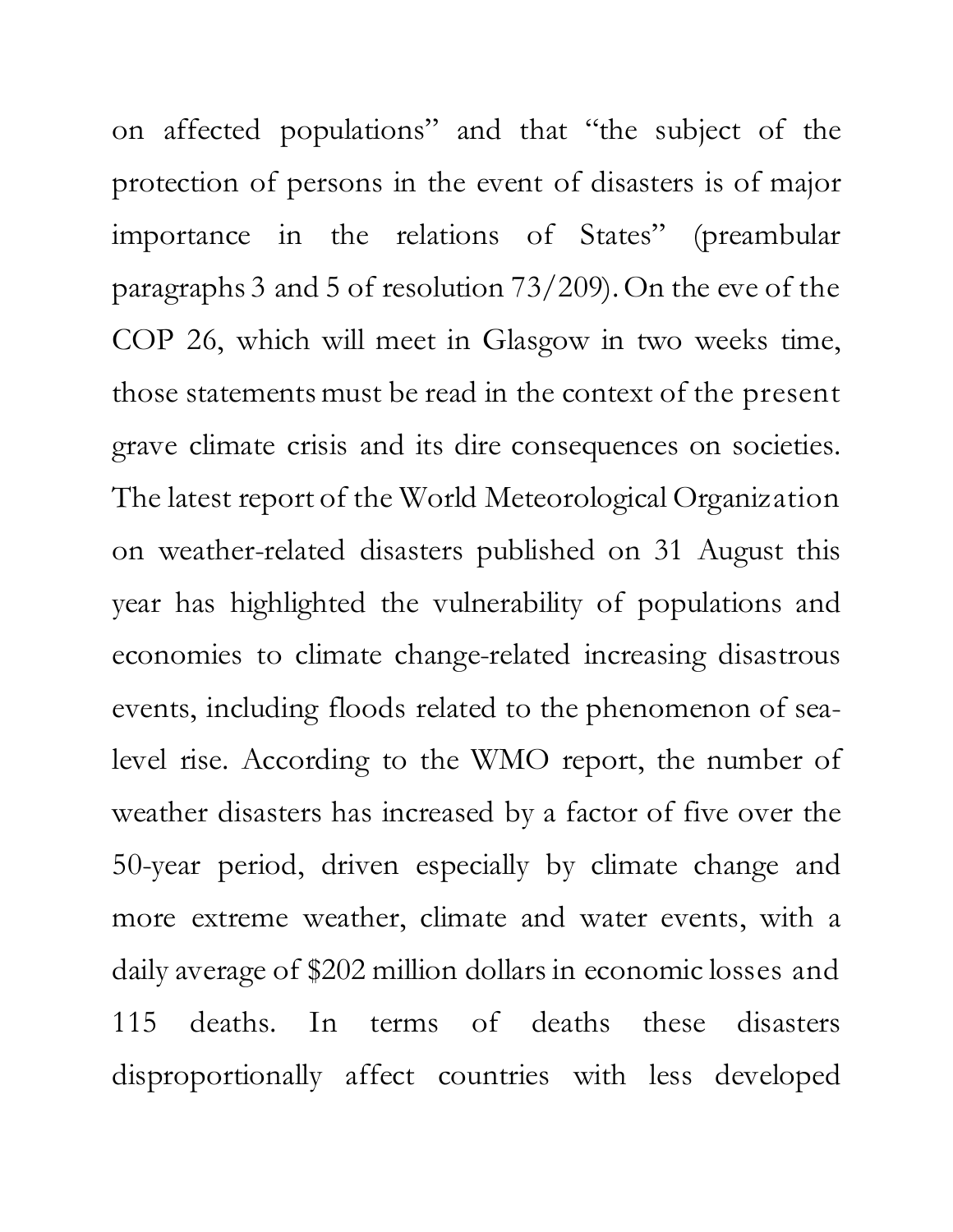systems of early warning and low coastlines. However, the WMO report shows that the brunt is also felt in countries and regions with more developed systems. Three of the costliest weather-related disasters occurred in 2017: Hurricanes Harvey, Maria and Irma accounted for 35% of the total economic losses of the top 10 weather-related disasters around the world from 1970 to 2019. The 2003 and 2010 heatwaves in Europe were responsible for around 80% of the deaths due to weather-related disasters in Europe over the period 1970 to 2019, amounting to over 127,000 deaths. These numbers refer to weather-related disasters only and yet they show that global multilateral cooperation with regard to disasters' preparedness and disaster response, including through the development of appropriate legal instruments, is something that requires urgent attention by States and cannot be, once again, postponed by this Committee without a proper determination as to how better engage with the recommendation of the International Law Commission.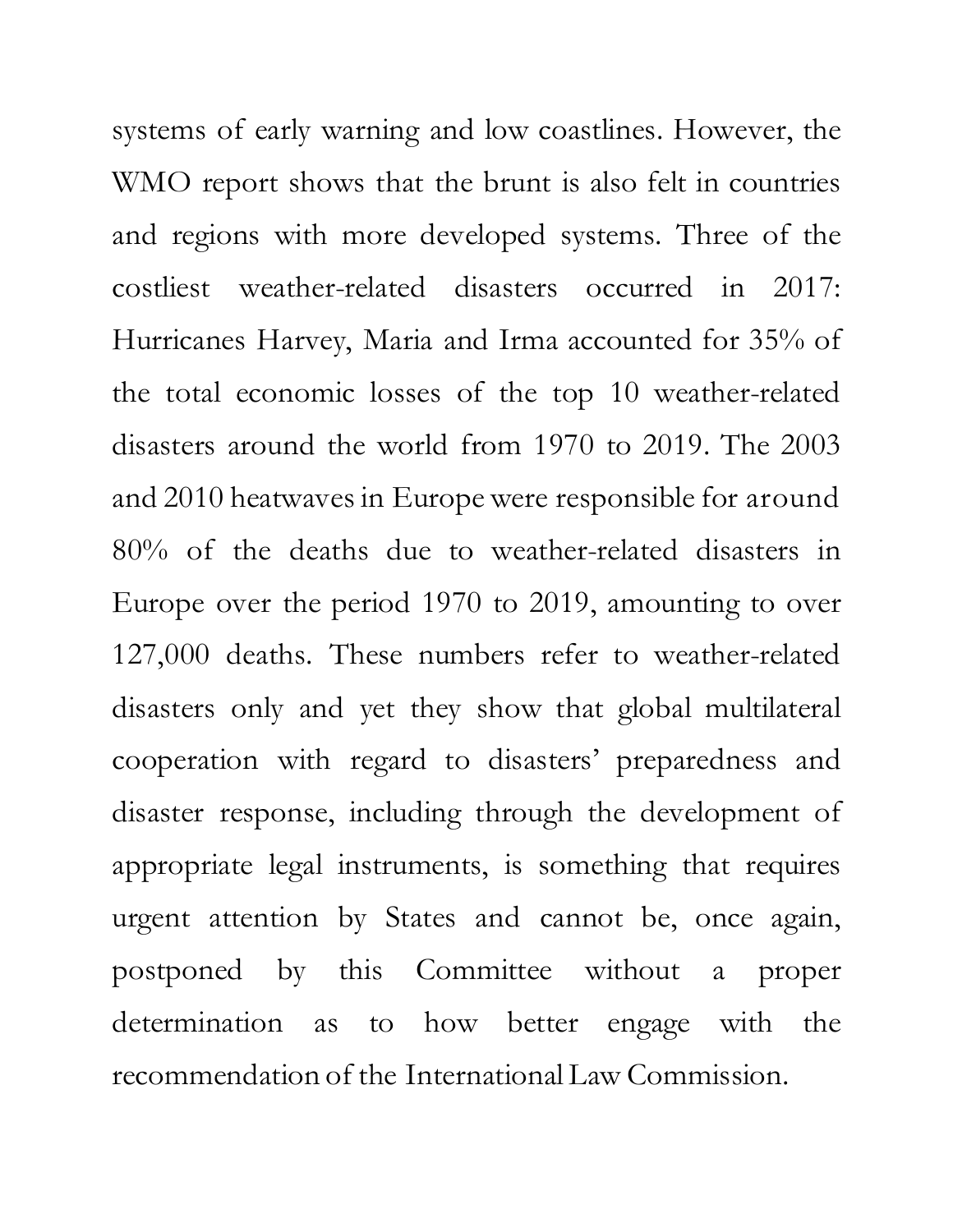## Madam Chair,

This leads us to our second point today. Elaborating a convention on the international cooperation on the protection of persons in the event of disasters would fill an important gap in international law. It would not be a mere exercise in progressive development detached from State practice and existing international law and without any added value in terms of certainty, predictability and preparedness as compared to soft law arrangements. On the contrary. The current state of the international law on disaster risk reduction and response shows that international cooperation in this field is commonly regulated through international legally binding instruments. Contemporary international law sees an impressive number of bilateral and regional legal instruments(104 bilateral treaties according to the memorandum prepared by the Secretariat in 2008, over 150 including regional instruments according to the updated online database of the Federation of the Red Cross) and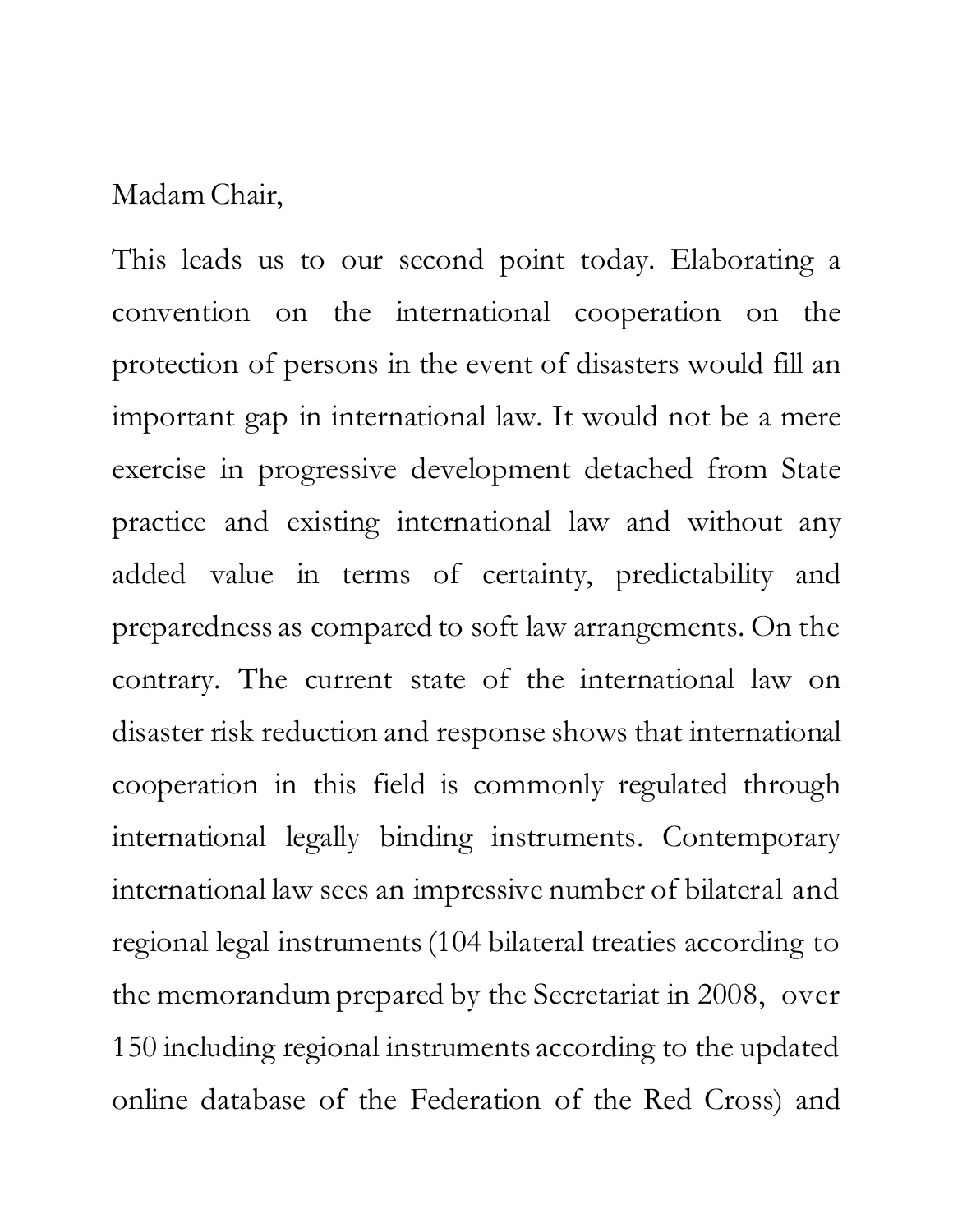some multilateral agreements dealing with certain specific issues, such as the 1998 Tampere Convention on the Provision of Telecommunication Resources for Disaster Mitigation and Relief Operations. What is missing is a universal legal framework, which should play a subsidiary and practical function – when regional and bilateral treaties and specialized instruments are not in place with regard to a specific disaster – and which should inspire future bilateral, regional and sectorial agreements, leading to a convergence of legal solutions and arrangements.

## In conclusion Madam Chair,

Italy supports progress towards the elaboration of a universal convention on the protection of persons in the event of disaster. At the same time, we are cognizant of different views expressed in this Committee in this regard. Precisely because of the diversity of views, my delegation believes that a more focused and in-depth discussion is